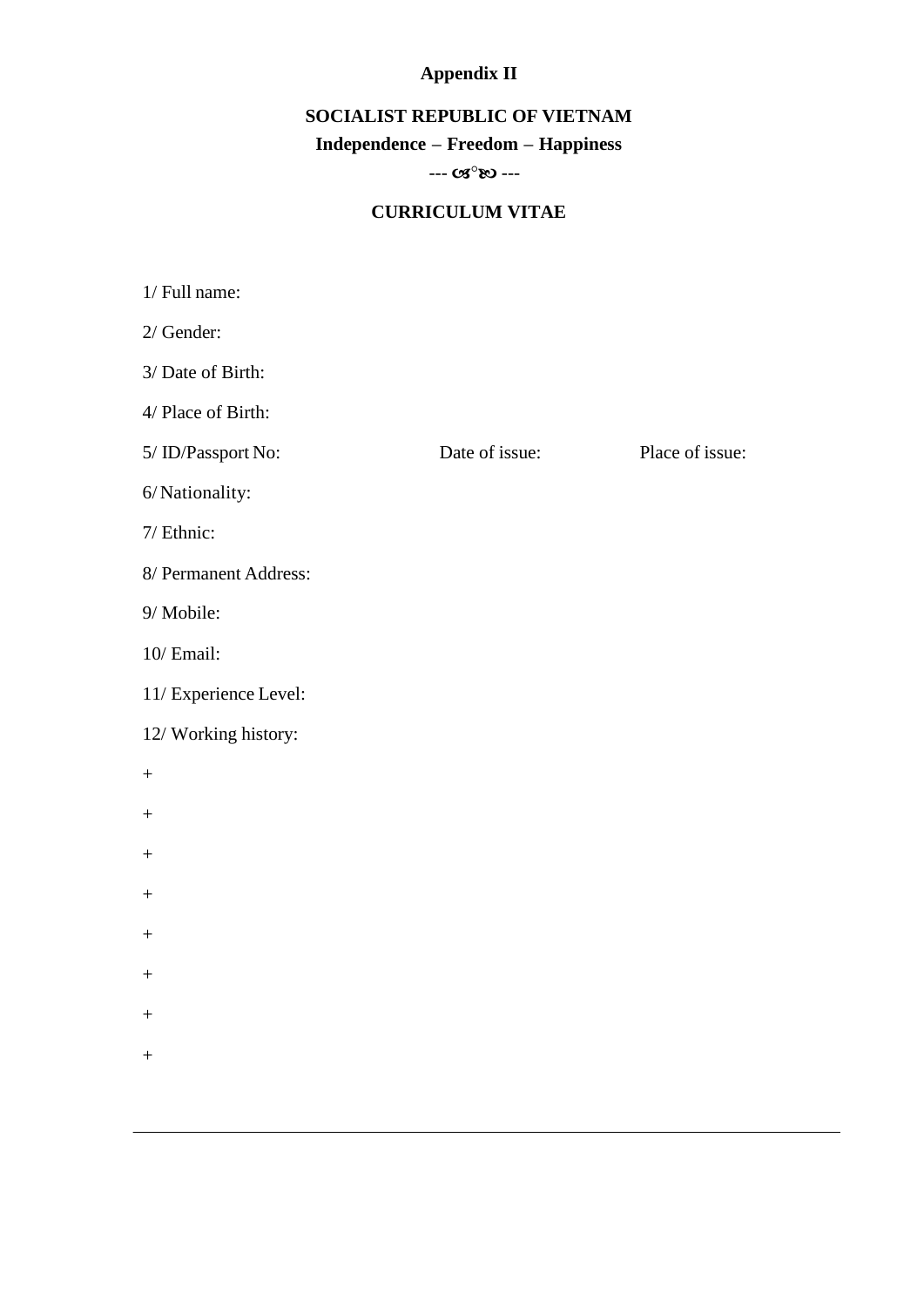| 13/ Current Positions:                       | 13.1 Position in Securities listed organizations<br>(specify name and Securities code of organizations):<br>13.2 Position in other organizations (specify name<br>and Securities code of other organizations): |
|----------------------------------------------|----------------------------------------------------------------------------------------------------------------------------------------------------------------------------------------------------------------|
| 14/ Number of shares holding (up to          | shares, accounting for                                                                                                                                                                                         |
| 31 March 2017), in which:                    | % of Charter Capital                                                                                                                                                                                           |
| + Representative of the company's<br>shares: | shares, account for<br>% of Charter Capital                                                                                                                                                                    |
| + Individual shareholders:                   | shares, account for<br>% of Charter Capital                                                                                                                                                                    |